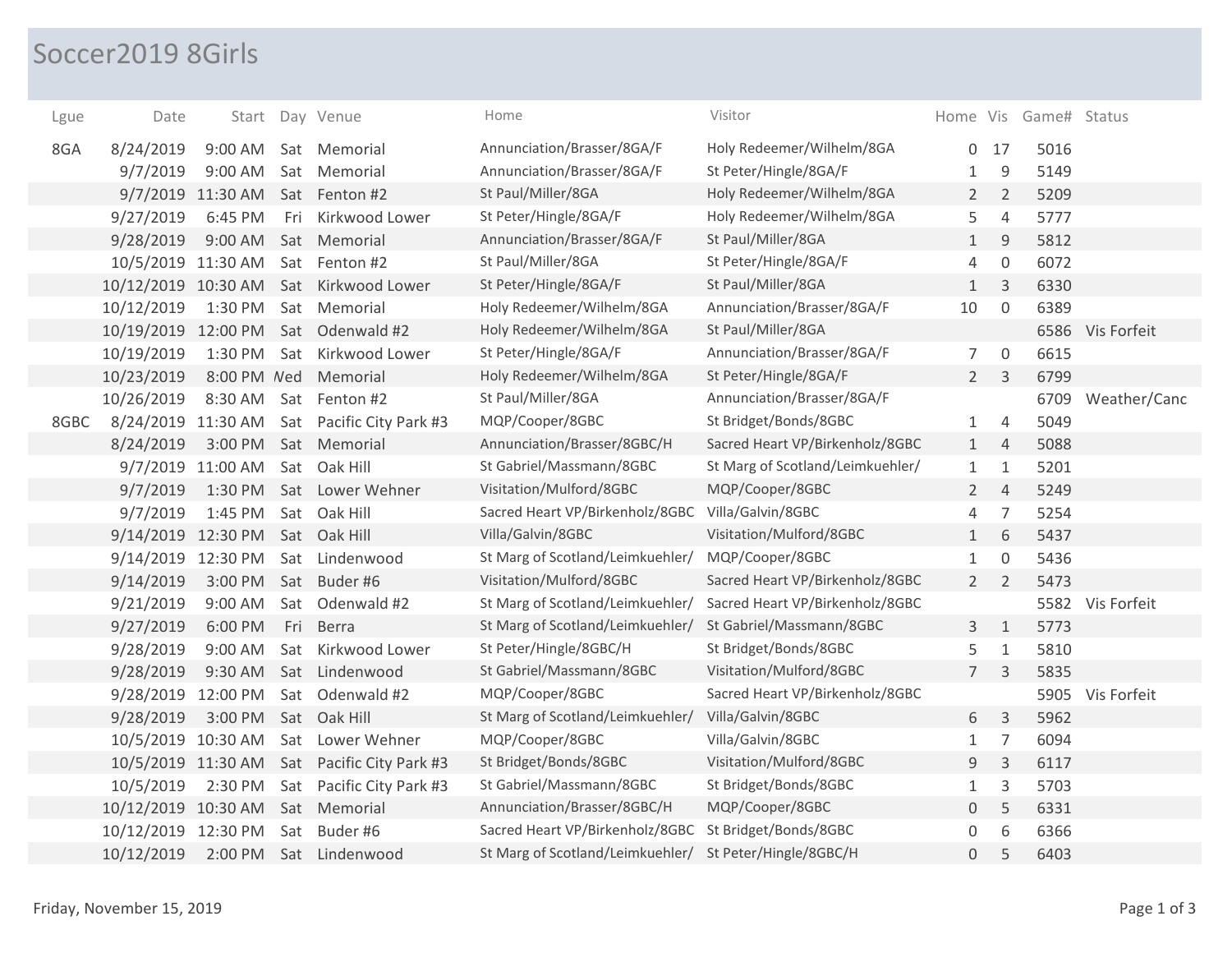| Lgue | Date                |             |     | Start Day Venue                     | Home                                                                 | Visitor                          |                |                | Home Vis Game# Status |                   |
|------|---------------------|-------------|-----|-------------------------------------|----------------------------------------------------------------------|----------------------------------|----------------|----------------|-----------------------|-------------------|
| 8GBC | 10/19/2019          |             |     | 11:00 AM Sat Visitation Lower       | Visitation/Mulford/8GBC                                              | Annunciation/Brasser/8GBC/H      | 7              | $\overline{2}$ | 6564                  |                   |
|      | 10/20/2019          |             |     | 1:00 PM Sun Kirkwood Lower          | MQP/Cooper/8GBC                                                      | St Peter/Hingle/8GBC/H           | 0              | 7              | 6498                  |                   |
|      | 10/25/2019          | 6:00 PM     | Fri | Berra                               | Villa/Galvin/8GBC                                                    | St Gabriel/Massmann/8GBC         | 4              | 5              | 6622                  |                   |
|      | 10/26/2019          | 8:00 AM     |     | Sat Lindenwood                      | St Gabriel/Massmann/8GBC                                             | MQP/Cooper/8GBC                  |                |                |                       | 6698 Weather/Canc |
|      | 10/26/2019          | 9:00 AM     |     | Sat Kirkwood Lower                  | St Peter/Hingle/8GBC/H                                               | Villa/Galvin/8GBC                |                |                |                       | 6715 Weather/Canc |
|      | 10/26/2019          | 11:00 AM    |     | Sat Visitation Lower                | Visitation/Mulford/8GBC                                              | St Marg of Scotland/Leimkuehler/ | $\mathbf{3}$   | $\mathbf{1}$   | 6778                  |                   |
|      | 10/29/2019          | 8:00 PM Tue |     | Memorial                            | St Bridget/Bonds/8GBC                                                | Annunciation/Brasser/8GBC/H      |                |                | 6786                  | Weather/Canc      |
|      | 11/1/2019           | 6:20 PM     |     | Fri Kirkwood Lower                  | Sacred Heart VP/Birkenholz/8GBC                                      | St Gabriel/Massmann/8GBC         | 0              | 7              | 6104                  |                   |
|      | 11/1/2019           | 6:30 PM     |     | Fri Memorial                        | Villa/Galvin/8GBC                                                    | St Bridget/Bonds/8GBC            | 0              | 6              | 6559                  |                   |
|      | 11/2/2019           | 8:30 AM     | Sat | Oak Hill                            | Villa/Galvin/8GBC                                                    | Annunciation/Brasser/8GBC/H      | 1              | $\overline{4}$ | 6918                  |                   |
|      | 11/2/2019           | $9:00$ AM   |     | Sat Kirkwood Lower                  | St Peter/Hingle/8GBC/H                                               | Sacred Heart VP/Birkenholz/8GBC  | 10             | 1              | 6921                  |                   |
|      | 11/2/2019 10:00 AM  |             |     | Sat Pacific City Park #3            | St Bridget/Bonds/8GBC                                                | St Marg of Scotland/Leimkuehler/ | $\overline{2}$ | 3              | 6955                  |                   |
|      |                     |             |     | 11/2/2019 12:00 PM Sat Lower Wehner | Visitation/Mulford/8GBC                                              | St Gabriel/Massmann/8GBC         | 3              | 8              | 7004                  |                   |
| 8GD  | 8/24/2019           | 11:30 AM    |     | Sat Fenton #2                       | Holy Redeemer/Siems/8GD                                              | St Gerard Majella/Gamel/8GD      | 3              | 3              | 5047                  |                   |
|      | 9/7/2019            | 8:30 AM     |     | Sat Oak Hill                        | Ste Genevieve/Janisch/8GD                                            | St Frances Cabrini/Coriell/8GD   | 2              | $\overline{2}$ | 5145                  |                   |
|      | 9/7/2019            | 9:30 AM     |     |                                     | Sat St Gerard Majella LargeSt Gerard Majella/Gamel/8GD               | St Roch&LF/Murphy/8GD            | 5              | 3              | 5167                  |                   |
|      | 9/7/2019            | 10:30 AM    |     | Sat Odenwald #2                     | Holy Redeemer/Siems/8GD                                              | St Paul/Lorentz/8GD              | 1              | 0              | 5194                  |                   |
|      | 9/7/2019            |             |     |                                     | 2:30 PM Sat Heman #3 (Midland AvtSt Marg of Scotland/Kovarik/8GD     | St Mary Magdalen/Jones/8GD       | 3              | 2              | 5270                  |                   |
|      | 9/8/2019            |             |     |                                     | 7:00 PM Sun ZNGSSt Gerard Majella St Mary Magdalen/Jones/8GD         | St Gerard Majella/Gamel/8GD      |                |                |                       | 5320 Vis Forfeit  |
|      | 9/13/2019           | 8:00 PM     |     | Fri AB Green                        | St Roch&LF/Murphy/8GD                                                | St Marg of Scotland/Kovarik/8GD  | $2^{\circ}$    | 2              | 5328                  |                   |
|      | 9/14/2019           | 11:30 AM    |     | Sat Fenton #2                       | St Paul/Lorentz/8GD                                                  | St Joan of Arc/Lawler/8GD        | 3              | 3              | 5414                  |                   |
|      | 9/14/2019           | 1:30 PM     |     | Sat Lower Wehner                    | Holy Redeemer/Siems/8GD                                              | St Frances Cabrini/Coriell/8GD   | $\mathbf{1}$   | 5              | 5458                  |                   |
|      | 9/21/2019           | 8:00 AM     |     | Sat Lindenwood                      | St Joan of Arc/Lawler/8GD                                            | Ste Genevieve/Janisch/8GD        | 0              | 4              | 5562                  |                   |
|      | 9/21/2019           | 2:30 PM     |     | Sat Fenton #2                       | St Paul/Lorentz/8GD                                                  | St Roch&LF/Murphy/8GD            | $\overline{2}$ | 6              | 5712                  |                   |
|      | 9/21/2019           | 3:00 PM     |     | Sat Memorial                        | St Marg of Scotland/Kovarik/8GD                                      | Holy Redeemer/Siems/8GD          | $\overline{2}$ | $\Omega$       | 5716                  |                   |
|      | 9/27/2019           | 6:30 PM     |     |                                     | Fri ZNGSSt Gerard Majella St Gerard Majella/Gamel/8GD                | St Marg of Scotland/Kovarik/8GD  |                |                | 5798                  | Home Canc         |
|      | 9/28/2019           | 8:00 AM     |     | Sat AB Green                        | St Roch&LF/Murphy/8GD                                                | Ste Genevieve/Janisch/8GD        | 0              | 3              | 5784                  |                   |
|      | 9/28/2019           | 11:00 AM    |     | Sat Lindenwood                      | St Frances Cabrini/Coriell/8GD                                       | St Joan of Arc/Lawler/8GD        | 5              | 3              | 5877                  |                   |
|      | 10/4/2019           |             |     |                                     | 5:00 PM Fri St Gerard Majella LargeSt Mary Magdalen/Jones/8GD        | St Frances Cabrini/Coriell/8GD   | 1              | 5              | 6010                  |                   |
|      | 10/4/2019           | 8:00 PM     | Fri | AB Green                            | St Roch&LF/Murphy/8GD                                                | St Joan of Arc/Lawler/8GD        | 4              | 3              | 6021                  |                   |
|      | 10/5/2019           | 8:30 AM     |     | Sat Fenton #2                       | St Paul/Lorentz/8GD                                                  | St Gerard Majella/Gamel/8GD      | 6              | 1              | 6039                  |                   |
|      | 10/5/2019           | 2:00 PM     |     | Sat Buder#6                         | St Joan of Arc/Lawler/8GD                                            | St Marg of Scotland/Kovarik/8GD  | 5              | 5              | 6185                  |                   |
|      | 10/5/2019           | 3:00 PM     |     | Sat Memorial                        | Ste Genevieve/Janisch/8GD                                            | Holy Redeemer/Siems/8GD          | 3              | $\overline{2}$ | 6199                  |                   |
|      | 10/11/2019          | 5:00 PM     |     |                                     | Fri St Gerard Majella LargeSt Gerard Majella/Gamel/8GD               | Ste Genevieve/Janisch/8GD        |                |                |                       | 6245 Weather/Canc |
|      | 10/12/2019 11:30 AM |             |     |                                     | Sat Heman #3 (Midland Av <sub>6</sub> St Frances Cabrini/Coriell/8GD | St Roch&LF/Murphy/8GD            | $\overline{4}$ | 3              | 6346                  |                   |